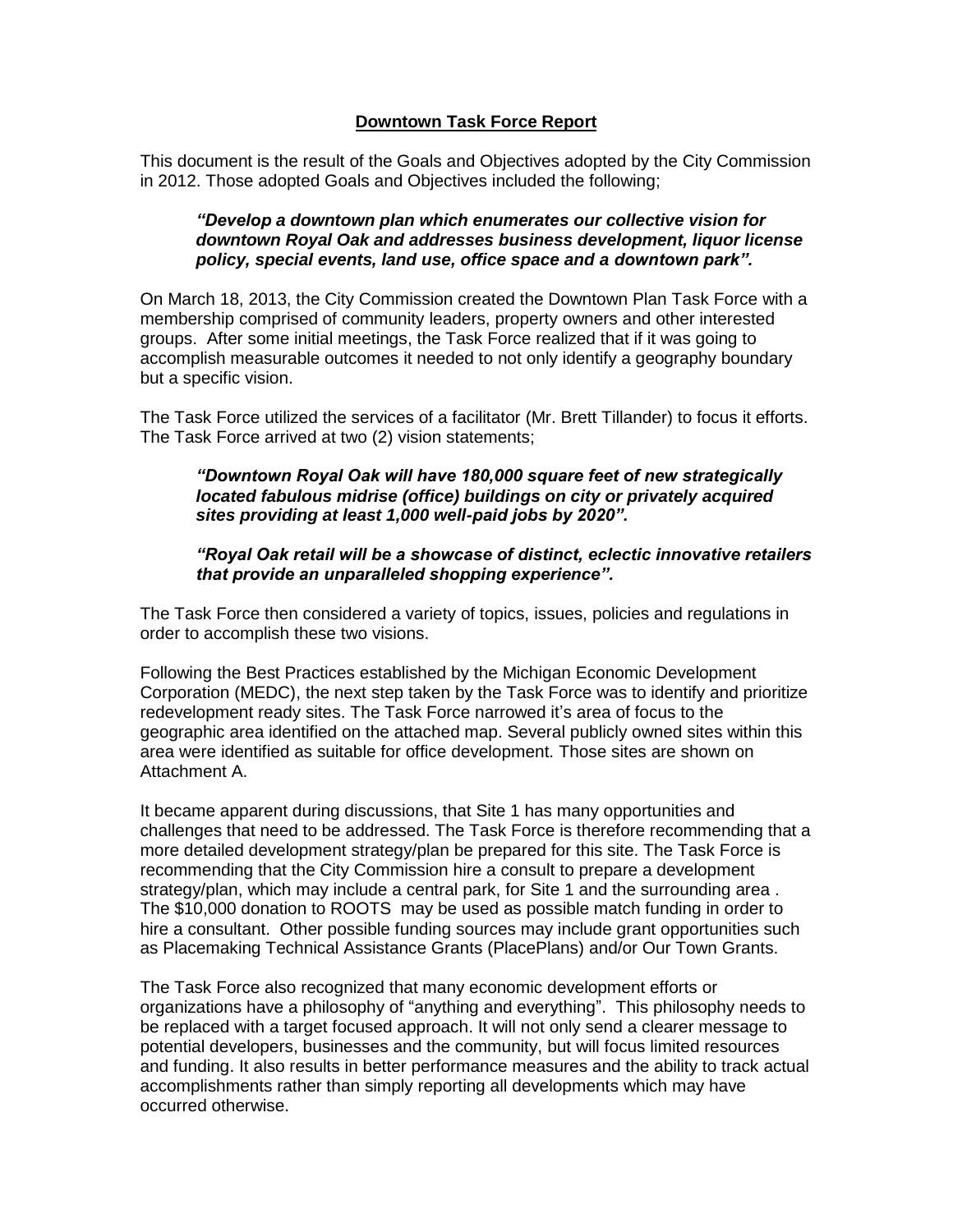The Task Force, with the assistance of the meeting facilitator, conducted a series of exercises in an effort to identify "preferred" and/or "targeted" retail businesses. The conclusion was reached that it would be beneficial to hire a retail expert to help identify the market and which type of "niche" retail businesses to pursue. Additionally, fulfilling the stated vision requires formulating a strategic retail development plan.

A successful plan will identify target retailers that meet the demand of the market, consider the customers in the area, match the vision set forth for retail, and include marketing materials with data tailored to each individual retailer. Such a plan would give staff clear direction on the retail establishments desired by the City Commission, and the data-driven tools to recruit those retailers to come to Royal Oak.

A strategic retail development plan would allow staff to create a marketing and incentive package to target and potentially assist specific retailers. A marketing package would include comprehensive information on the trade area, customer profiles, demographics, potential locations, City amenities, City history/culture/brand, tax information, leasing rates, relevant incentive programs, infrastructure, and projected sales data.

A retail market study is needed before a retail development strategy can be incorporated in the downtown plan. The market study would report on the current status of retail in the community, identify trade areas, identify actual spending habits of those already living in or shopping in the area, and select potential retailers that meet the demand of the market and vision set forth by the City Commission.

The downtown task force proposes that a Request For Proposal (RFP) be issued for a retail market study under the scope of services listed below. Once the study and proposed retail development strategy is complete, the City Commission and stakeholders will review the proposed strategy for adoption in the downtown plan. The strategy will allow staff to focus its efforts on recruiting specifically desired retailers that meet the vision proposed by the Downtown Task Force and the Goals and Objectives adopted by the City Commission.

### **Potential Request For Proposal - Scope of Service**

The City of Royal Oak is requesting a thorough retail market analysis and development of a retail development strategy that serves to realize the City's adopted vision for retail development. The proposed strategy should meet the demand of the market and consider the characteristics of the customers within the identified trade areas. The adopted vision is "Royal Oak retail will be a showcase of distinct, eclectic and innovative retailers that provide an unparalleled shopping experience"

The scope of work includes the following:

- Review and report on the current status of retail in the City including, but not limited to, land use, space allocation, vacancies, lease/rental rates, current retail mix and planned developments.
- *Define primary, secondary and potentially tertiary trade areas.* Trade areas should be identified with consideration of population, proximity to other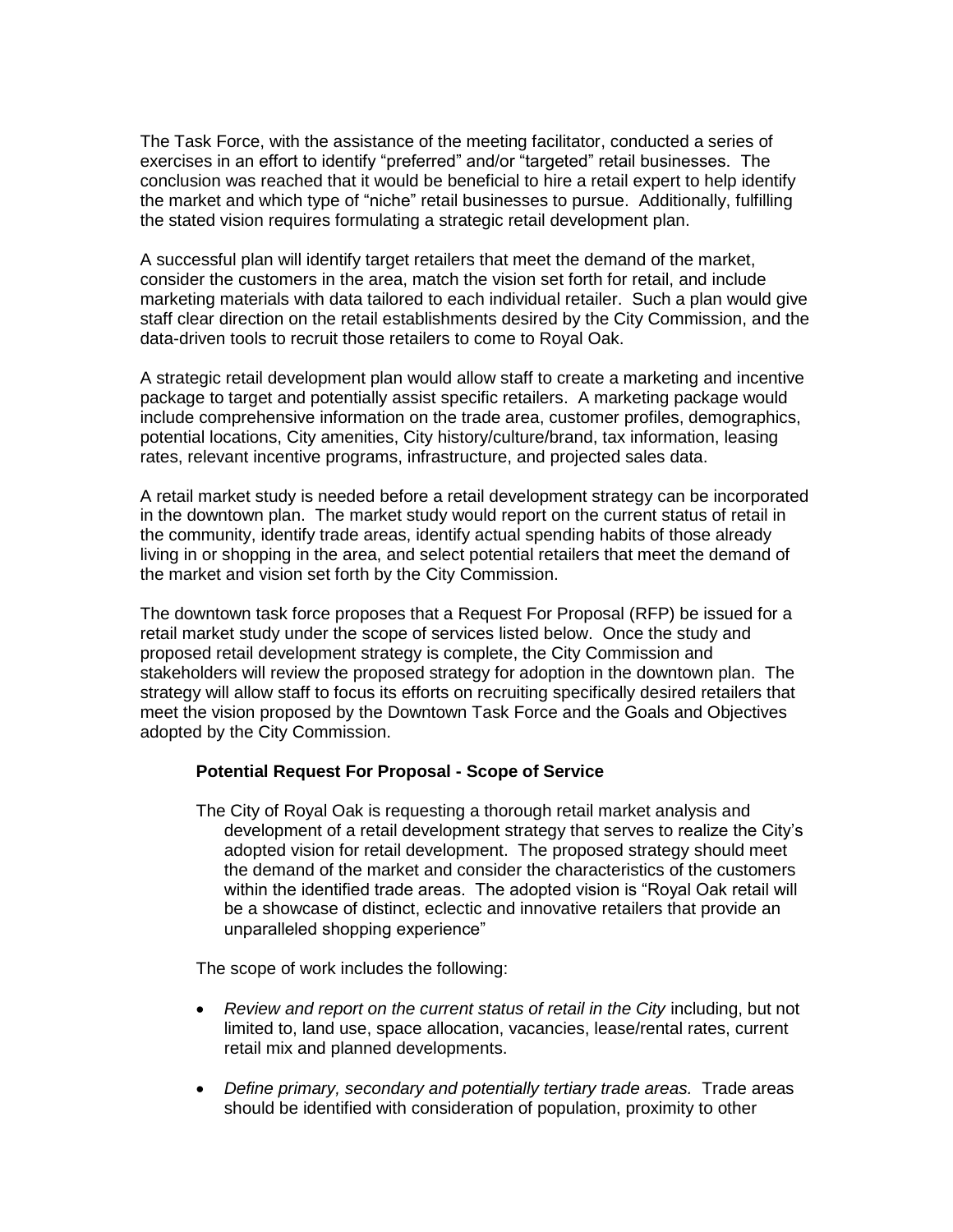competing business districts, destination attractions, traffic patterns, drivetimes, retail mix, store sizes and sales volumes, and actual customer data. Data derived from actual customer spending in the City of Royal Oak is preferred.

- *Develop customer profile.* The customer profile information should include detailed demographics, ESRI lifestyle segmentation data, actual customer spending habits and any other information deemed pertinent by the selected contractor.
- *An analysis of the trade areas should be completed to identify new potential customers and additional market sales potential* that is derived from the customer profile data and actual market supply and demand data.
- *Identify at least three peer cities.* Peer cities should be identified that have similar customer profiles and have a successful retail market to serve as potential models for a strategic retail development plan.
- *Develop a proposed retail development strategy.* The City is seeking a strategic retail development strategy that serves to realize the City's adopted vision for retail development, meets the demand of the market, and considers the characteristics of the customers within the identified trade areas. The strategy should identify retail categories, niches, and specific retail stores within those groupings to target for marketing. The list of specific target retail stores should be extensive. The strategy should also identify specific potential locations and spaces for targeted retail that considers all data gathered.
- *Create three sample marketing packages* that could be used by City staff as a model to market to targeted retail establishments, meet the goals of the retail development strategy, and bring targeted retail to the City of Royal Oak. The marketing packages should each be tailored to a specific retailer that is suggested for the City. The package should have comprehensive information on the trade area, customer profile, demographics, potential locations, City amenities, City history/culture/brand, tax information, leasing rates, relevant incentive programs, parking, infrastructure, projected sales data, and any other information deemed pertinent by the contractor.
- *Report on all data sources used in the final deliverables* and identify how the information can be obtained on an ongoing basis to create future sample marketing packages.

The Task Force fully supports the utilization of incentives and other development tools to accomplish the desired outcomes on the "office" development sites and to attract "target retail".

Incentives are tools that influence business decisions and should be limited to those opportunities that result in a desired or targeted action. Incentives should result in a positive scenario ("win/win") for the community, based on the vision of the downtown plan, and the business.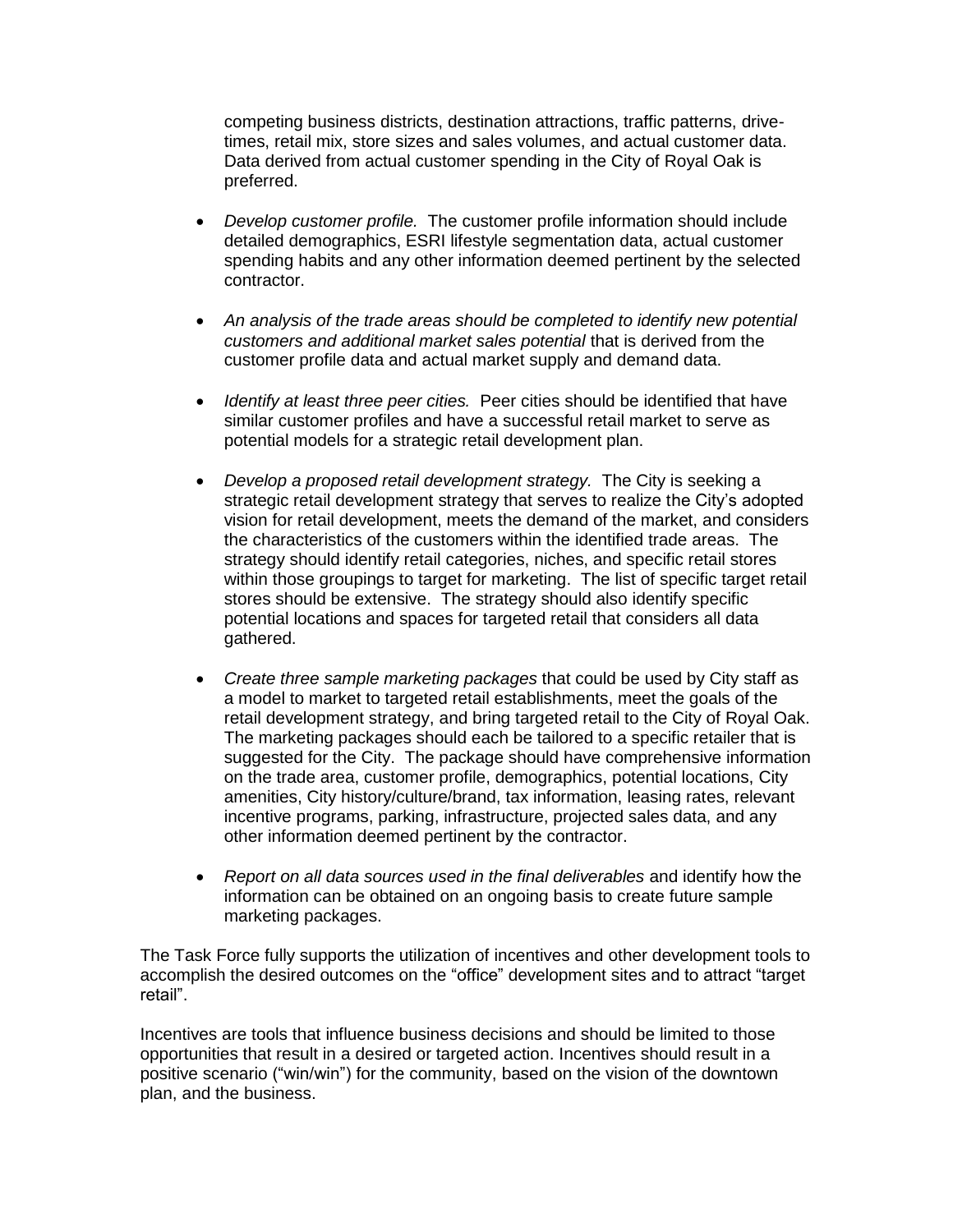The Task Force recommends that the newly created position of Economic Development Director meet with private property owners, real estate brokers, lenders and developers to discuss specific obstacles and incentives related to the creation of additional office space and "targeted" retail businesses.

At this point in time, it is difficult to identify which incentives/programs may be appropriate and of benefit. The Task Force offers the following incentives/program as a non-comprehensive list of options.

#### **Incentives/Programs**

Review existing policies and codes for potential modifications related to "targeted" sites and/or "targeted" retail businesses such as;

#### Liquor License(s) – Bistro (Development Licenses)

The Task Force believes the ordinance amendments that removed restrictions related to the number of licenses that would be issued per year have negatively impacted opportunities for retail businesses to locate in Royal Oak. The perception is that property owners/landlords are holding out for businesses (restaurants with liquor) that can pay larger sums in rent and that the City Commission is more receptive to allowing establishments with a liquor license.

The Task Force is recommending that the yearly limitation(s) on new liquor licenses be reestablished and that the criteria calling for unique operations be strictly enforced.

### Zoning Ordinance

following:

The Task Force believes that "retail" should be the primary ground floor land uses along street segments in the downtown area. The Task Force is recommending that the City's Zoning Ordinance be amended to create an "Overlay District" permitting "retail" as a "use by right" on the ground floor while other land uses could require a special land use permit or be prohibited from being on the ground floor. This could require a block by block analysis to determine the appropriate square footage or mix of ground floor land uses.

Alternatively, the Task Force recommends that bonuses be established for developments/properties that agree to limit a significant portion of the ground floor space to "targeted" retail. This may include greater density, reduced or shared parking, parking passes, fee reductions or preferred status under various programs. The redevelopment of publicly owned sites to office space may receive a reduction in the purchase price.

Downtown Development Authority (DDA) The Task Force recommends that the DDA analysis / consider the